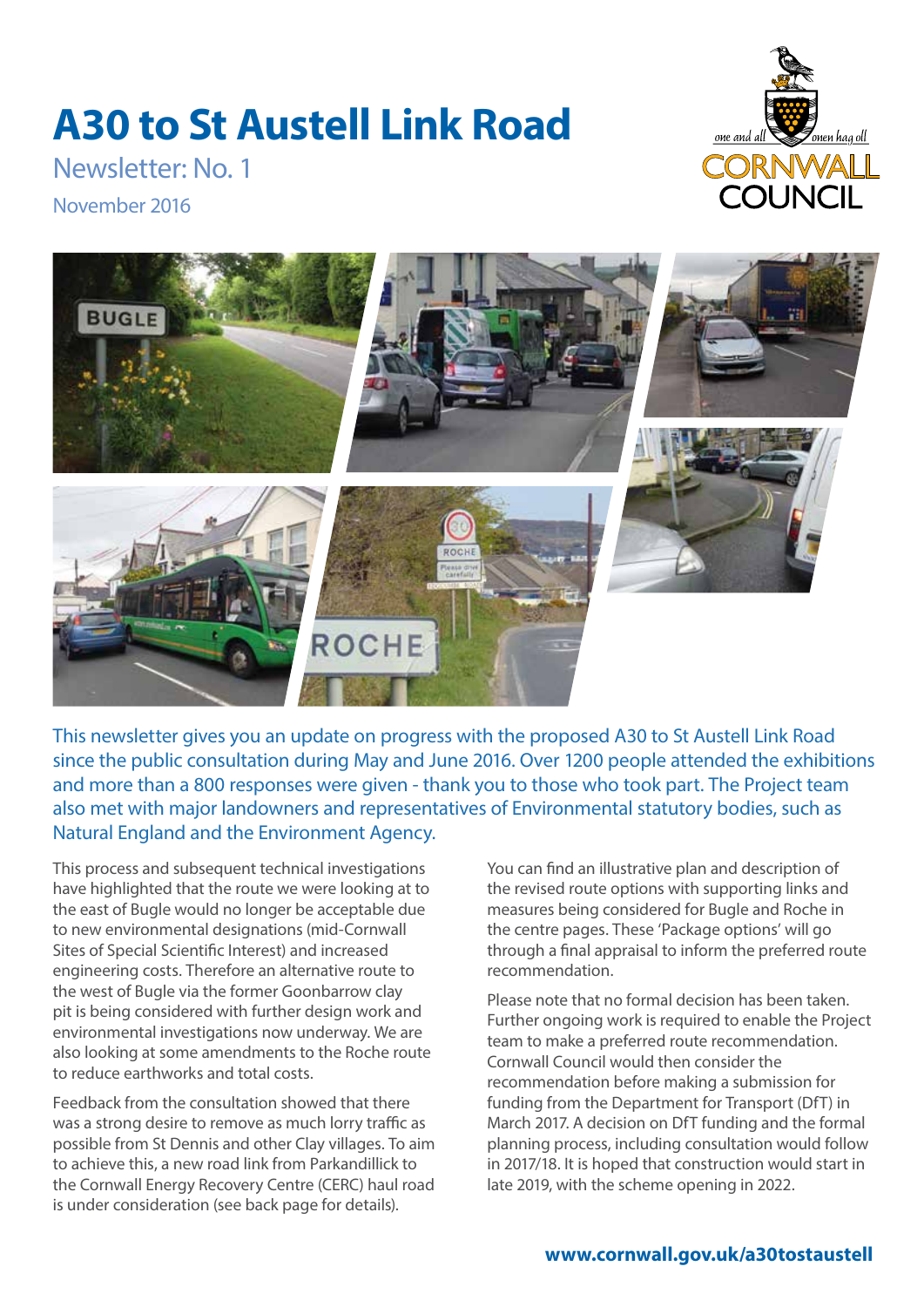## Option A – **Roche Route with Penwithick Link**



A 5.9 km single carriageway to the west of Roche designed to 60mph standard linking to the old A30 west of Victoria. This route is broadly similar to that previously consulted on, but to reduce costs the latest proposal utilises part of the existing B3274 south of Trezaise.

In addition the Roche route package option includes a potential new road bypassing Penwithick linking B3374 (Penwithick Road) to the A391 at Carluddon. This road would be intended for local traffic with a design speed of 40mph.

**Please note:** these plans are illustrative and the route alignments shown are indicative only. The alignments are not yet fixed but more detailed plans are available online

am<br>, Ro<br>:nt In addition to the new roads, each package option includes complementary traffic management measures in Bugle, Roche and Stenalees to prevent through traffic and enhance the village centres.

These measures include HGV restrictions, widening footways and providing on street parking bays, traffic calming and speed limit reductions to create a low speed environment in village centres.

It will also be necessary to downgrade and restrict traffic on the current A391 through Bugle and Stenalees.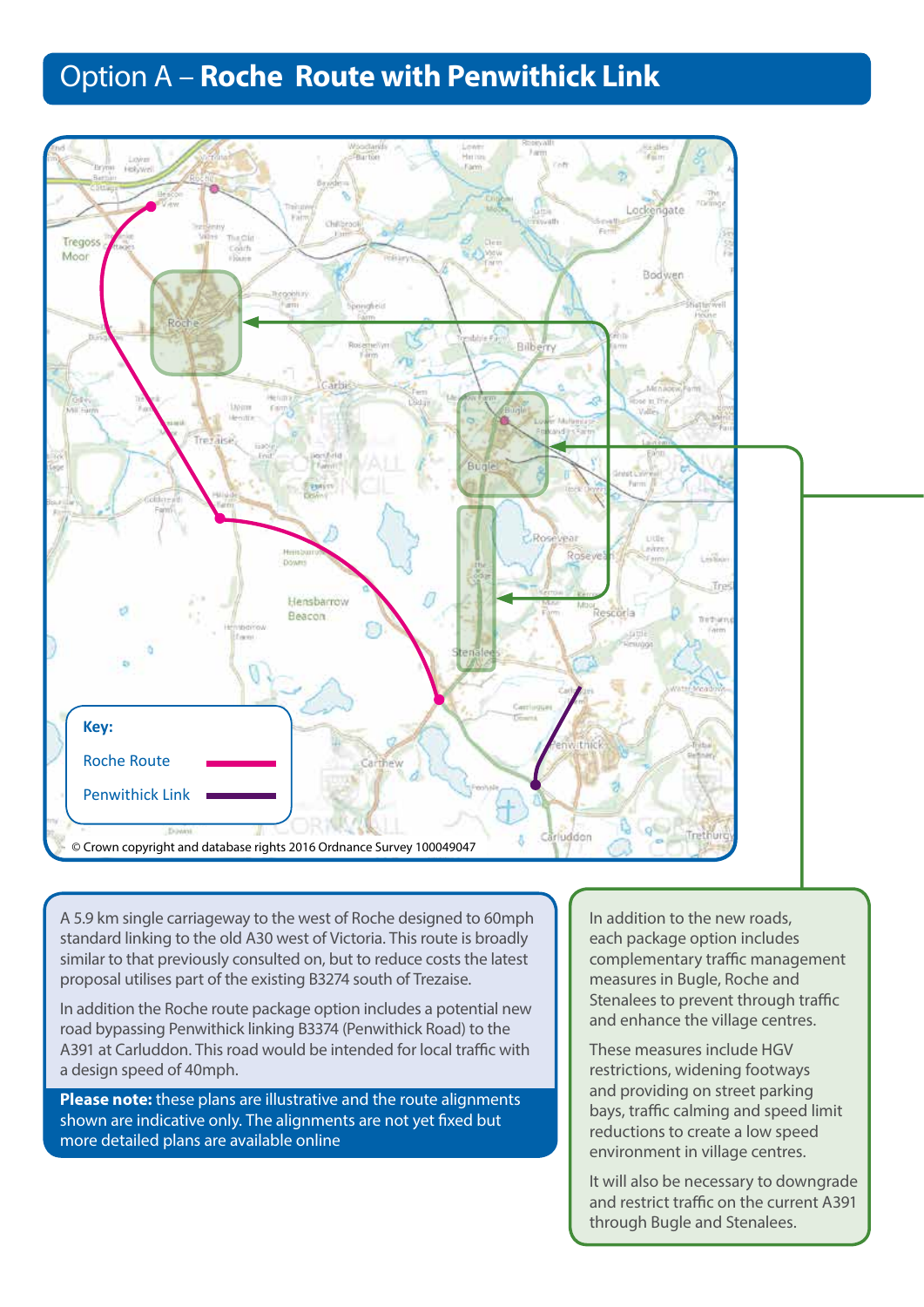## Option B – **Bugle Route with Harmony Road Link**



A 4.3 km single carriageway to the west of Bugle designed to 60mph standard utilising the haul road through the Goonbarrow former clay pit and bypassing Lockengate to the west prior to finally re-joining the existing A391 to provide a high quality route to Innis Downs junction on the A30. This route includes a new rail crossing of the Newquay branchline and bridge over the Roche Road connecting Bugle and Roche

In addition the Bugle route package includes a new link road skirting the north west of Roche between Harmony Road and the old A30. Alongside some minor improvements to local roads this would provide an alternative route for lorries that currently travel through Roche to the A30

**Please note**: these plans are illustrative and the route alignments shown are indicative only. The alignments are not yet fixed but more detailed plans are available online